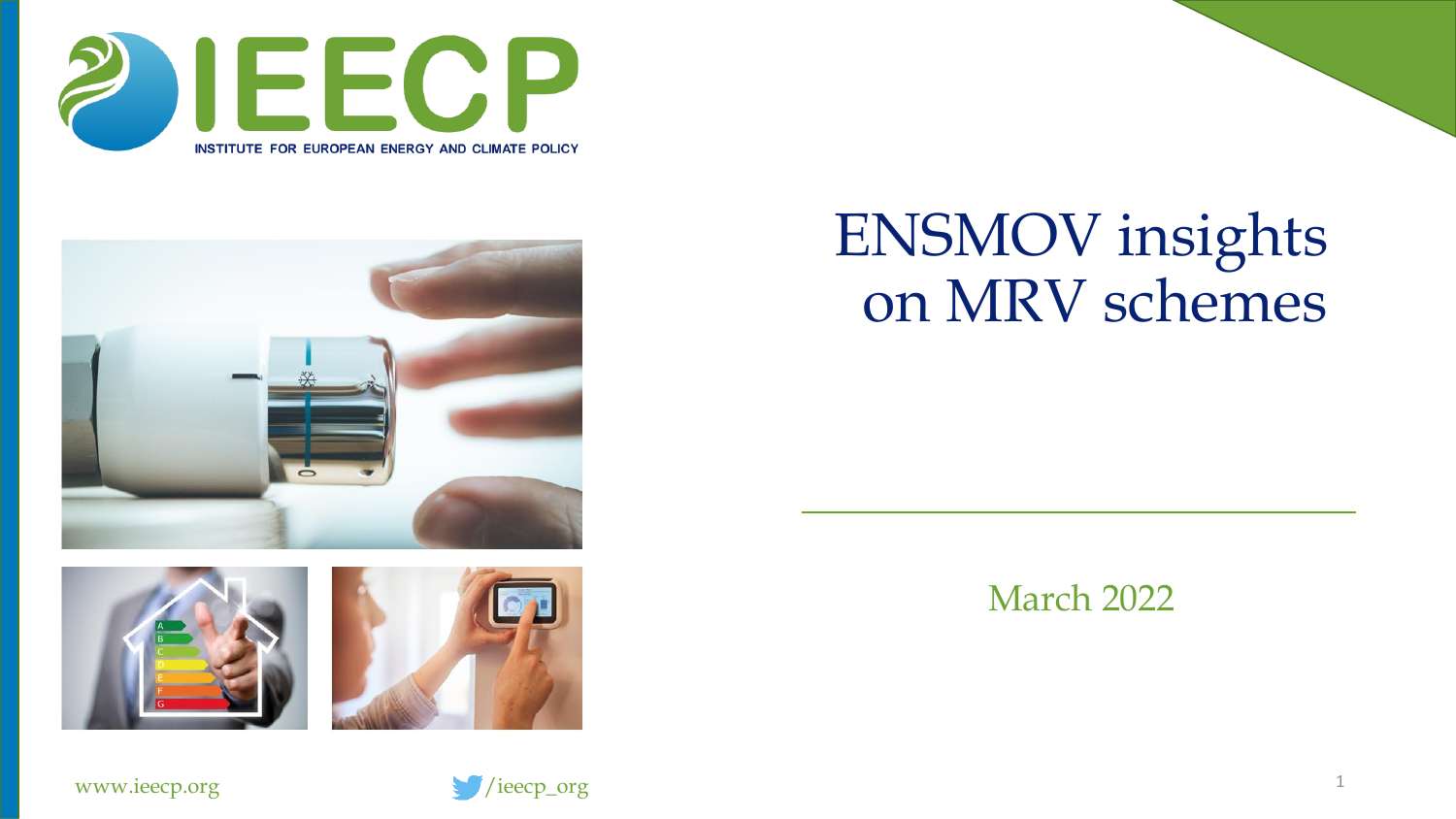#### ENSMOV

# E objective a

To facilitate and expand sharing of knowledge and experience amongst **Member States for the** implementation of policies under Article 7 EED

To develop a suite of tailored resources and tools for the implementation of Article 7 EED to address the specific needs of Member **States** 

To assist national authorities' in-house monitoring, reporting and verification (MRV) schemes with a view to ensuring they have robust data and insight to inform the (re)design of policies towards 2030

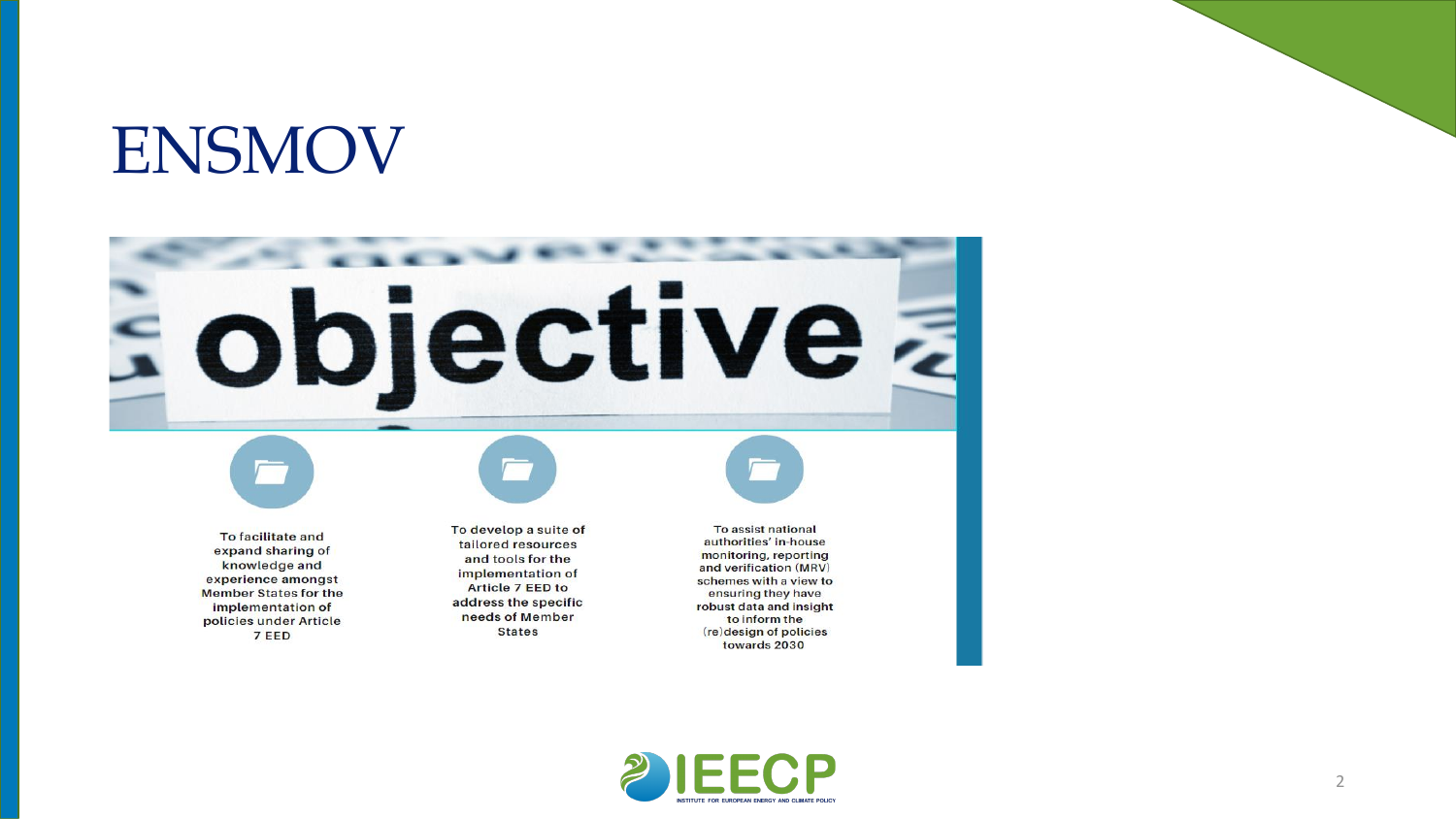#### An MRV scheme must

The automation of the monitoring process through IT platforms is a success factor in many EU countries.

- In Austria the Austrian Energy Agency owns its e-Government online application for the Energy Efficiency Act.
- In Croatia we can see the SMIV (System for Monitoring and Verification of Energy Savings), platform in force since 2015 and frequently updated during the years. All the steps for an effective MRV are provided through the platform.
- In Ireland the Energy Credit Management System (ECMS) manages the MRV process from uploading data to credit validation.
- In Italy, a platform has been implemented to collect White Certificates projects, updated due to changes in the regulatory framework.
- Simplify data collection (OP & administration
- Reduce costs (administrative burden)
- Data security
- Possibility of analysis
- Automate the monitoring process  $Use IT tools when:$
- High number of reporting parties
- Lack of expertise from market players and ad ministration
- Need for analysis of data (quantitative and qualitative)
- Need for automation for monitoring

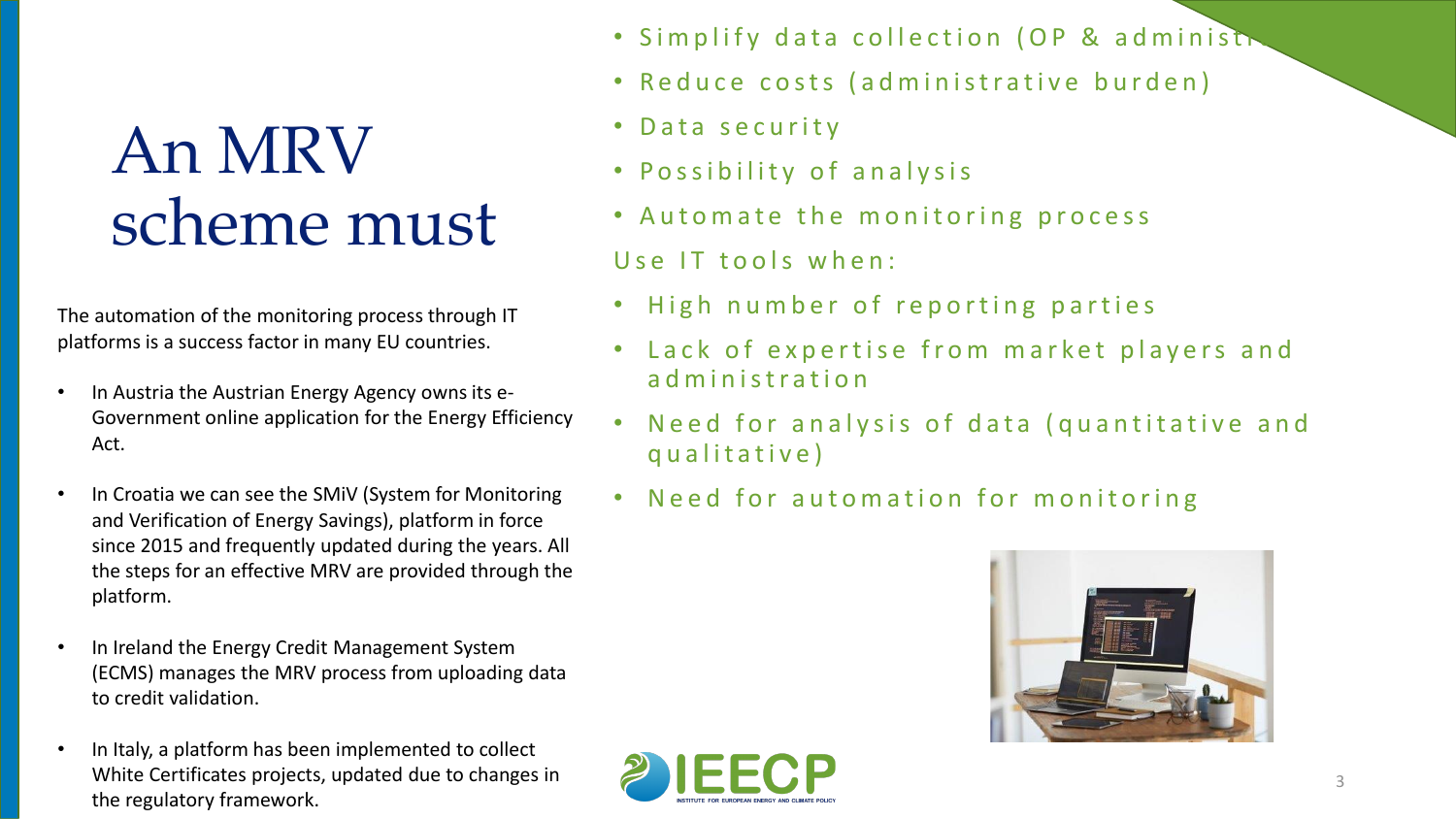### Cost drivers for MRV

- Number of participants
- Eligibility criteria
- Documentation and reporting requirements
- Calculation of energy savings
- Data collection process
- Verification and evaluation

Clear and transparent rules in relation to MRV need to be adequately communicated to all actors. This is a prerequisite for lowering the administrative burden of MRV in all kinds of energy efficiency schemes. Including the actors in the process of defining the last four drivers is advisable. It is equally important to provide actors with sufficient information in a timely way when starting a new policy in order to avoid confusion, poor data quality and ultimately, less solid energy savings

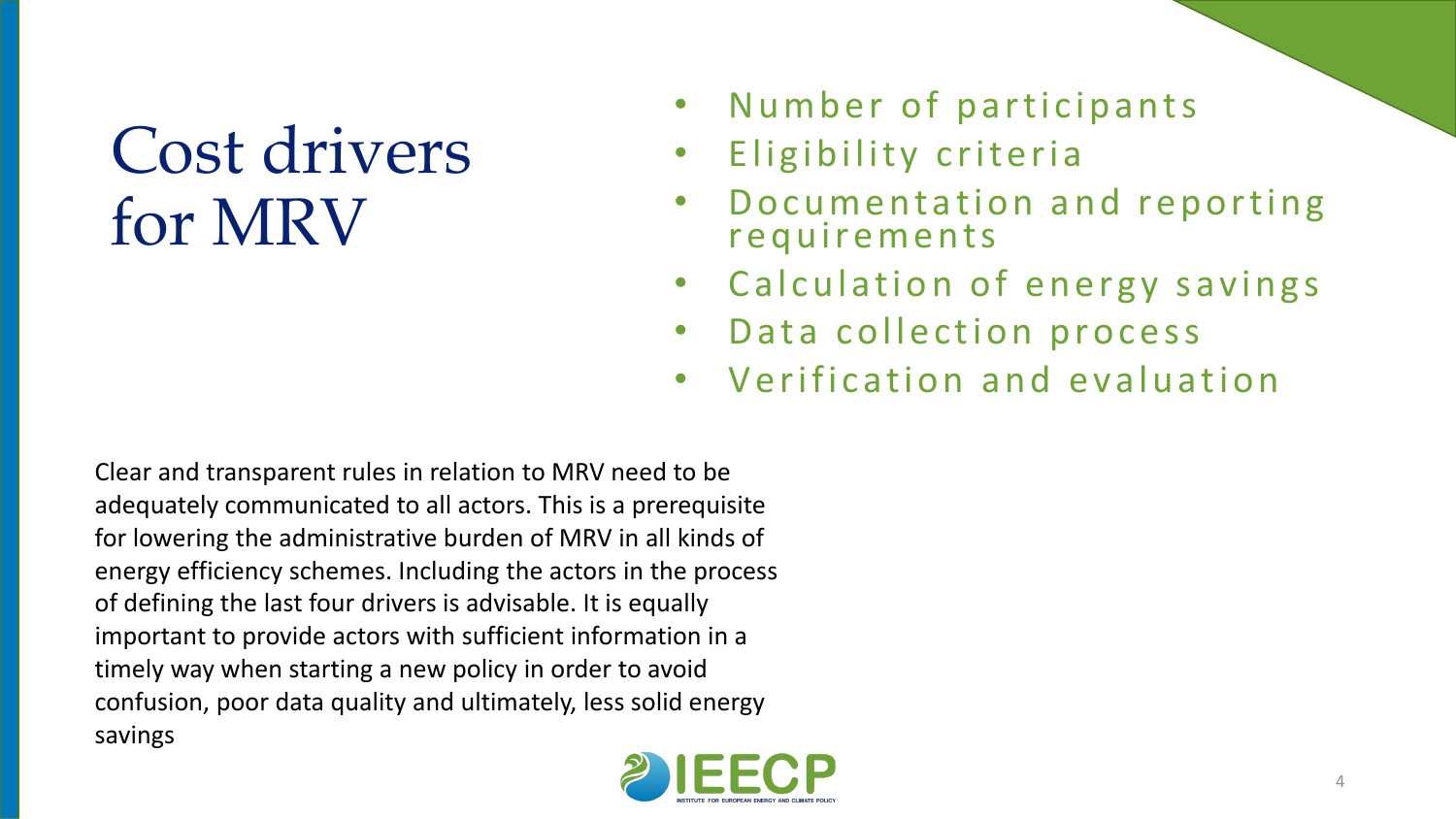## Number of participants

- **Balance the additional costs** of involving more participants in a scheme against the value added of involving them to come to a cost-effective solution. This recommendation mainly applies to EEOS, e.g. in subsidy schemes, the aim would be to have at least enough applicants to distribute the budget available.

- For an EEOS, **avoid obligating too many small companies**, as they will face and trigger administrative costs, which will not be compensated by the additional savings of these companies.

Topics for consideration

- How many participants should participate in the scheme?
- How many of them have to be involved in MRV?
- What would the effect be if this number were reduced?

- If necessary, how can the number of participants be d e c r e a s e d / i n c r e a s e d ?

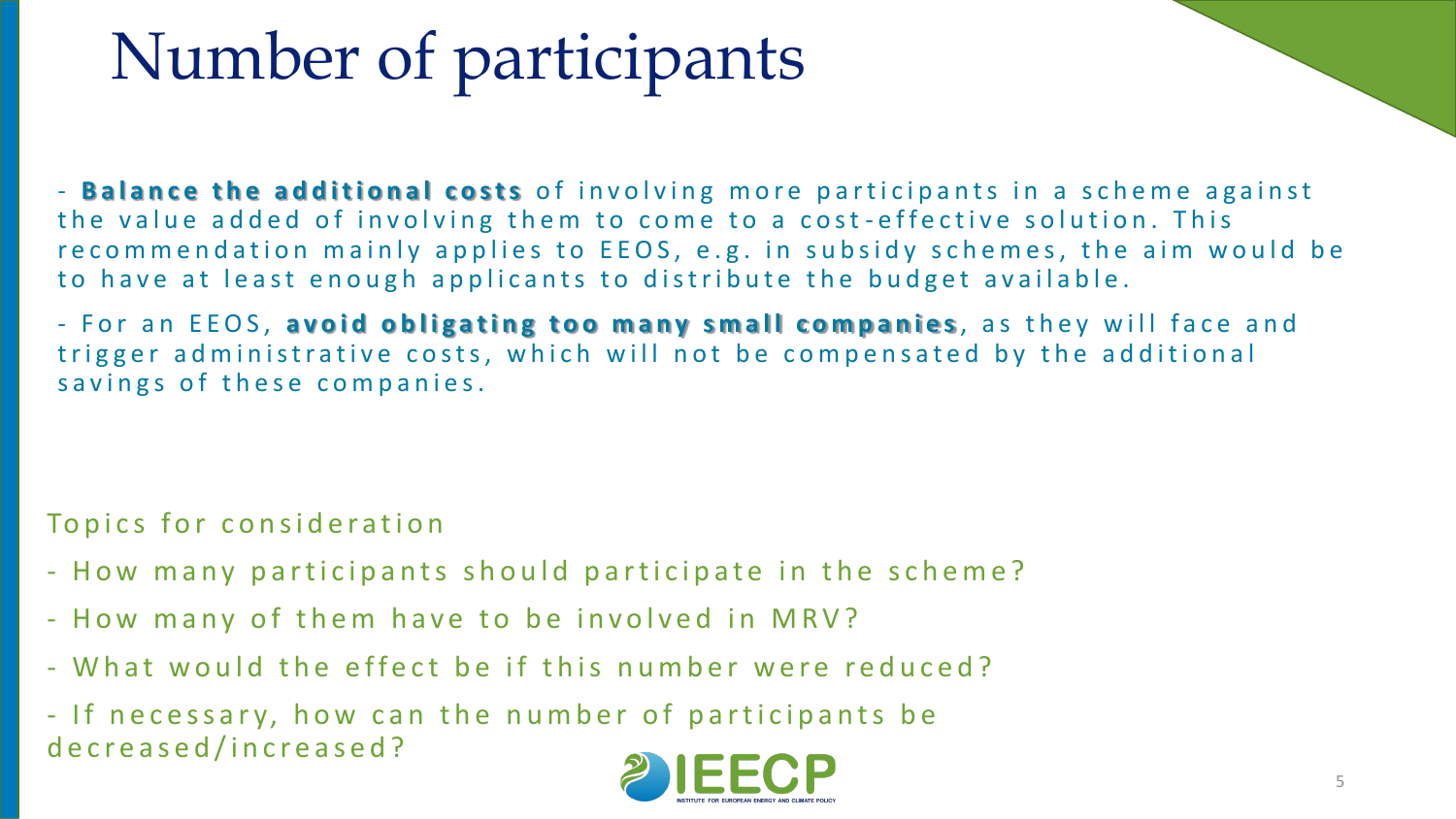## Eligibility criteria

**Evaluate all eligibility criteria** against their added value to the scheme and assess the possibility to control them and the cost of monitoring them. Ensure good **communication of the eligibility criteria** to participants. Empirically, a majority of the scheme participants struggle with this topic.

#### Topics for consideration

What are the eligibility criteria for the scheme?

For each criterion: is this criterion indeed necessary to secure the effectiveness of the scheme?

For each criterion: how will the criterion be controlled?

For each criterion that cannot be controlled or only be controlled at a very high cost: what are the a  $\mathbb{Z}$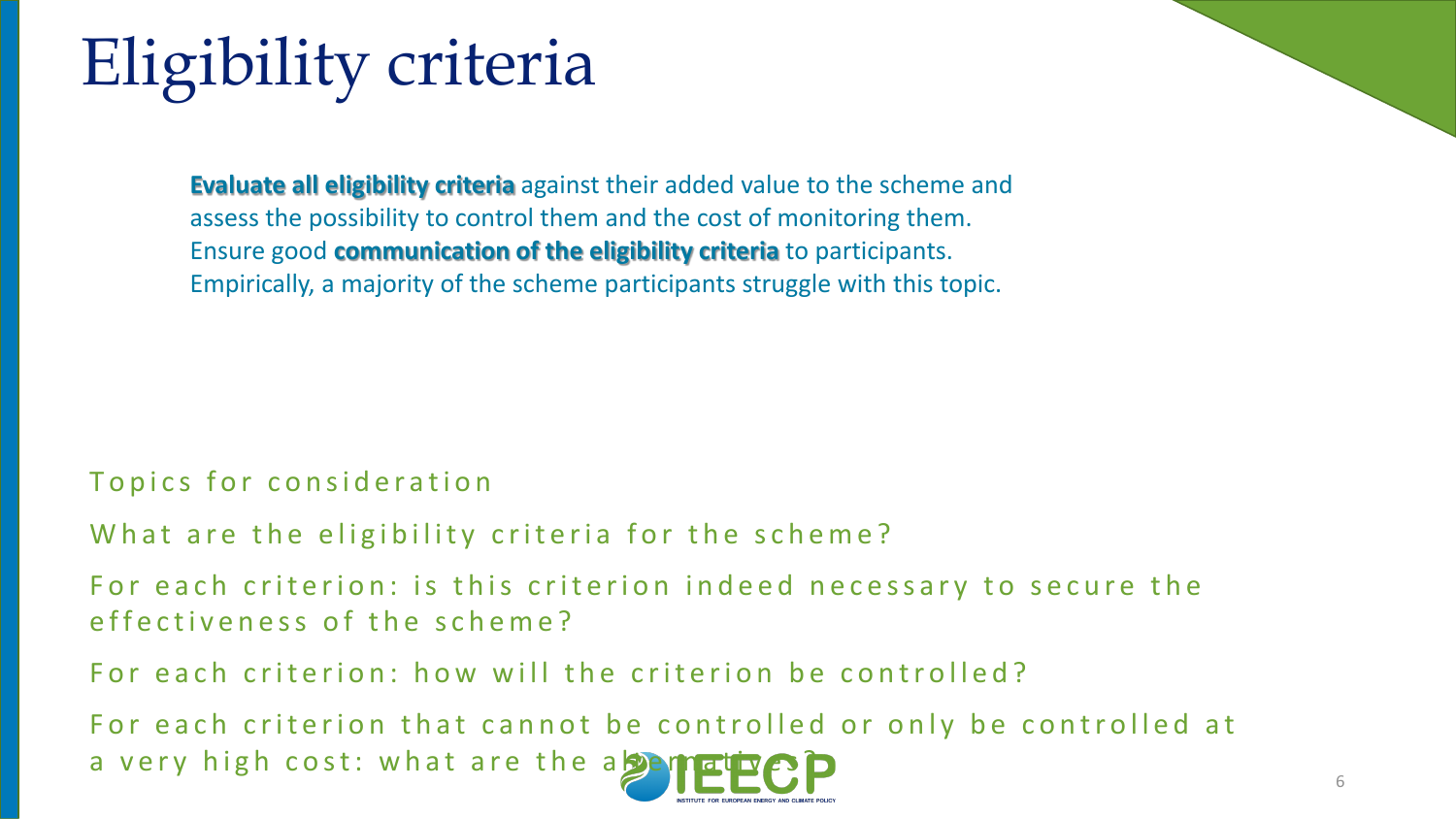## Documentation and reporting requirements

- **Avoid requiring redundant documentation**: the documentation requirements should prove that the actions were delivered to the quality standard intended by the underlying policy measure.

- Anticipate the data needed by the public authority to **verify and report savings before defining the reporting requirements** for participants.

- Provide **standardised reporting procedures** and templates.

- Consider if it is possible for participants to collect the requested documentation and the **level of effort** it will require.

- Ensure good and clear communication of the documentation and reporting requirements to participants.

#### Topics to consider

- What documentation is necessary to prove the implementation of actions and to secure the quality of the scheme?

- What documentation needs to be submitted to the authority and what p a r t c a n b e k e p t f o r in - d e p t h a u dits?

- What amount of energy savings can be attributed to the policy m e a sure? The contract of the contract of the contract of the contract of the contract of the contract of the contract of the contract of the contract of the contract of the contract of the contract of the contract of th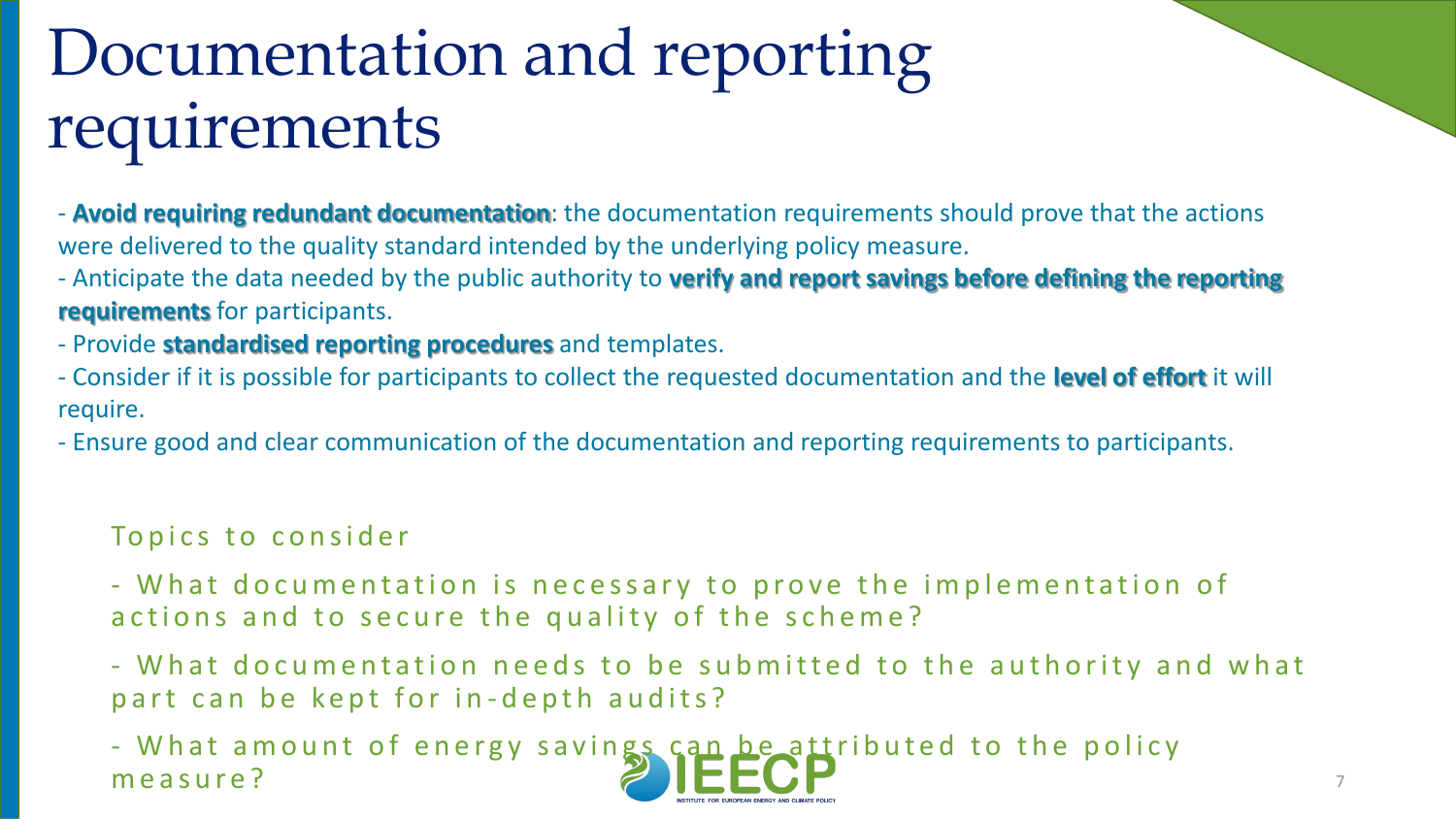## Data collection process

Install an online tool/platform for the reporting and monitoring of implemented actions. Define the data collection process and the monitoring and verification process before implementing an IT solution.

#### Topics to consider:

- Is an automated system/reporting platform feasible for the s c h e m e ?
- Is an automated system/reporting platform cost-efficient for the scheme?
- What are the detailed requirements for an automated system/reporting platform?
- Who should be involved in the development of the automated system/reporting platform?

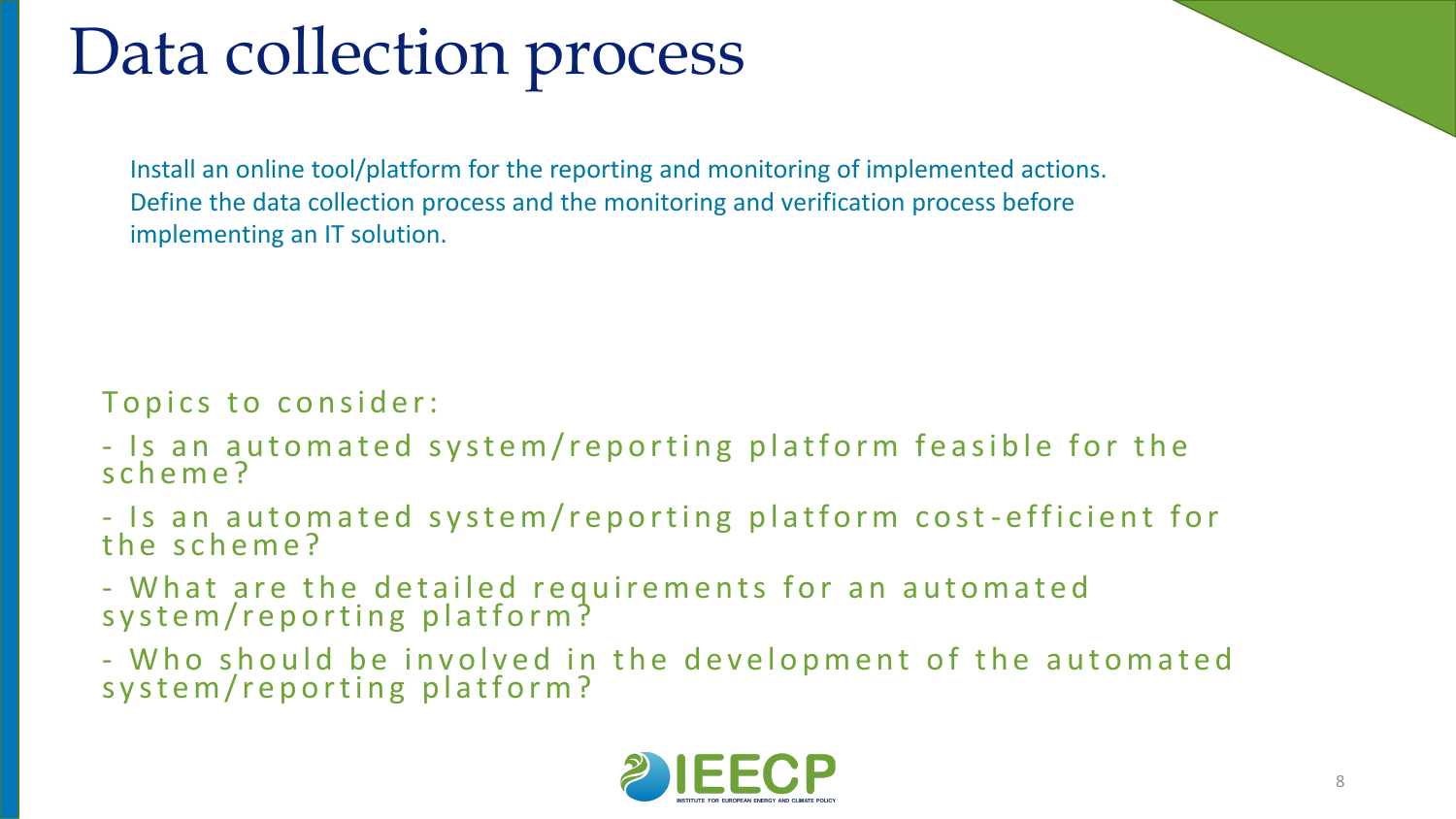### Verification procedures

Three step-approach

- Automated plausibility checks of the data submitted to identify actions that do not meet the required standards - In-depth desktop checks of a representative sample of actions – the sample should be representative with respect to the types of measures, the savings volume of actions, sectors, etc.

- On-site checks of implemented actions are recommended. It is advised merely to visit actions that do meet the quality requirements. The reasoning behind that is that actions that do not meet the quality requirements after an in-depth desktop check should not be rewarded with an additional chance of correcting during the on-site check. The check sample of the energy efficiency actions that do meet the quality requirements could be completely random. However, some requirements with respect to e.g. regional distribution of on-site checks could be made.

#### **E x a m p l e s**

Comparisons with former reporting periods

A n a l y s e s o f un r e a listic deviations from typical or a verage values

Example: The typical power consumption of a LED (800 lumen) lies in a range of 6 to 9 Watt.

C ross-checks within a data set or reporting form to identify inconsistencies

Cross-checks between data sets or reporting forms to identify double counting (finding energy-saving actions with same attributes)

Example: two identical energy-saving actions at the same address

C ross-checks with aggregated information of all data sets or with market information

Example: The thermal output of reported heat pumps substantially encoded the average thermal output of heat pumps sold on the market.  $\Box$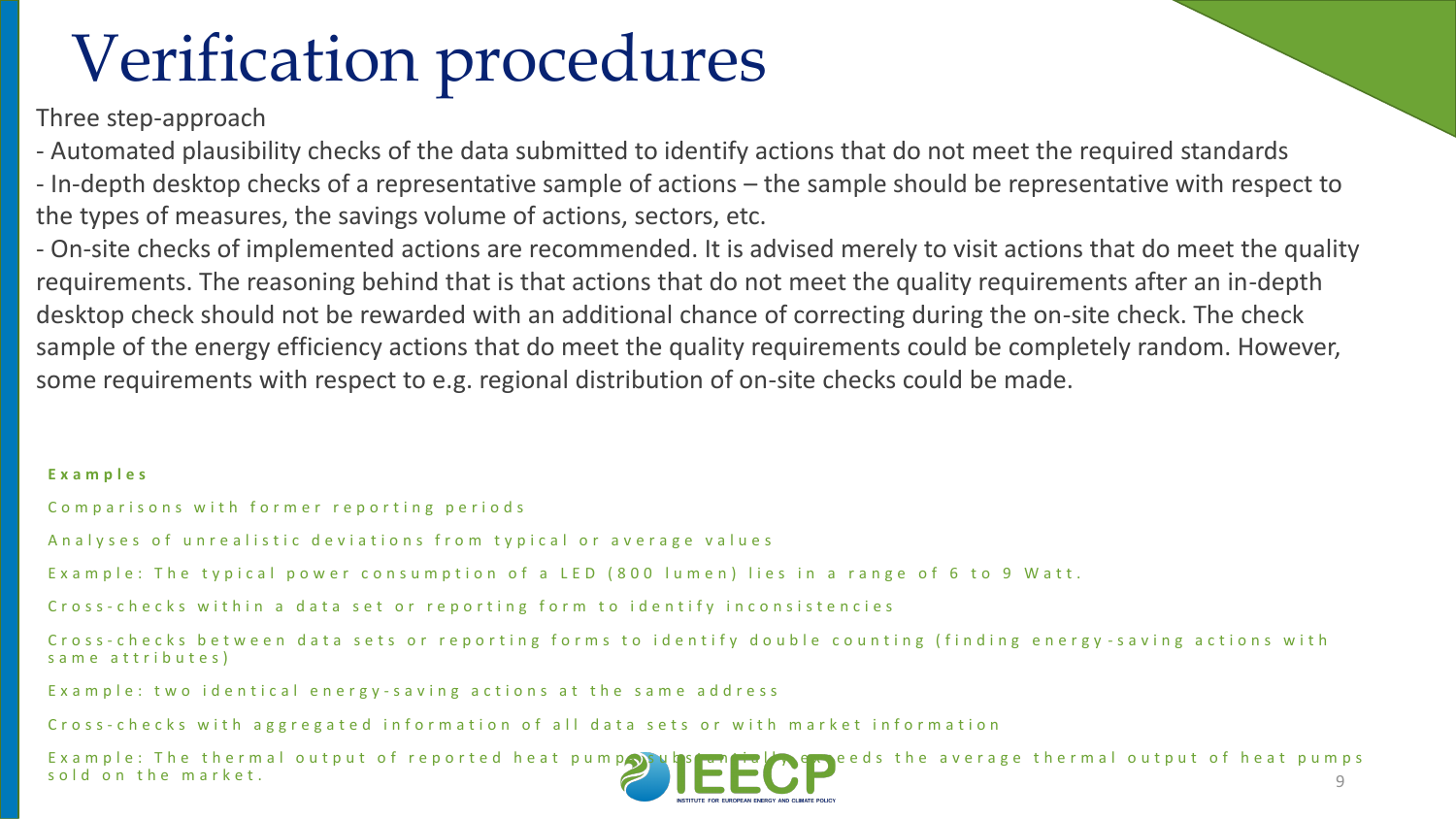#### **ENSMOV related resources**

An MRV system in the course of the implementation of Article 7 means the de monstrable tracking of additional implemented individual energy saving actions to reduce final energy consumption.

- $\checkmark$  An overview of the contents to be considered when setting up a Monitoring, Reporting and Verification (MRV) system for Article 7 of the Energy Efficiency Directive  $(2012/27/EU - EED)$ .
- $\checkmark$  A report on how to set up MRV scheme: https://article7eed.eu/wpcontent/uploads/2022/03/MRVGuide A EA Final 20211108.pdf
	- www.article7eed.eu



 $\checkmark$  A workshop on the topic: https://youtu.be/zwYCzXyZZj8